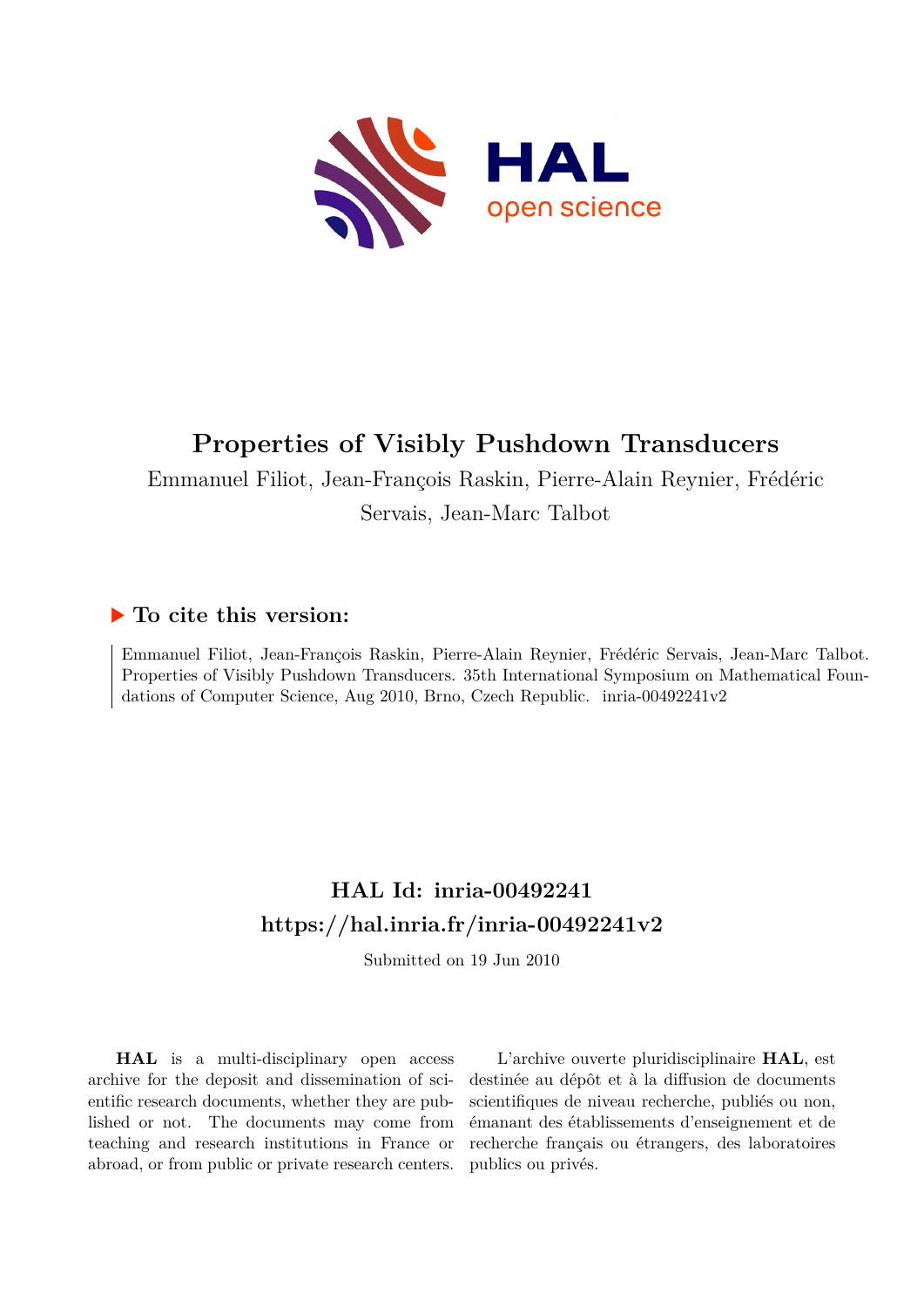## Properties of Visibly Pushdown Transducers<sup>\*</sup>

Emmanuel Filiot $1$ Jean-François Raskin<sup>1</sup> Pierre-Alain Reynier<sup>2</sup> Frédéric Servais<sup>1</sup> Jean-Marc Talbot<sup>2</sup>

> $<sup>1</sup>$  Université Libre de Bruxelles (U.L.B.)</sup>  $2$  LIF, Université Aix-Marseille & CNRS

**Abstract.** Visibly pushdown transducers (VPTs) form a strict subclass of pushdown transducers (PTs) that extends finite state transducers with a stack. Like visibly pushdown automata, the input symbols determine the stack operations. It has been shown that visibly pushdown languages form a robust subclass of context-free languages. Along the same line, we show that word transductions defined by VPTs enjoy strong properties, in contrast to PTs. In particular, functionality is decidable in PTIME, k-valuedness is in NPTIME and equivalence of (non-deterministic) functional VPTs is EXPTIME-C. Those problems are undecidable for PTs. Output words of VPTs are not necessarily well-nested. We identify a general subclass of VPTs that produce well-nested words, which is closed by composition, and for which the type checking problem is decidable.

#### **1 Introduction**

Visibly pushdown languages (VPLs) form a robust subclass of context-free languages (CFLs) [2]. This class strictly extends the class of regular languages and still enjoys strong properties: closure under all Boolean operators and decidability of emptiness, universality, inclusion and equivalence. On the contrary, context-free languages are not closed under complement nor under intersection, moreover universality, inclusion and equivalence are all undecidable. Along the same line, we study the class of visibly pushdown transductions, a subclass of pushdown transductions, and we show that while extending regular transductions it also preserves desired properties.

*Visibly pushdown automata* (VPAs), that characterize VPLs, are obtained as a restriction of pushdown automata. In these automata the input symbols determine the stack operations. The input alphabet is partitioned into call, return and internal symbols: if a call is read, the automaton must push a symbol on the stack; if it reads a return, it must pop a symbol; and while reading an internal symbol, it can not touch, not even read, the stack. *Visibly pushdown transducers* (VPTs) are obtained by adding outputs to VPAs: each time the VPA reads an input symbol it also outputs a word. No restriction is imposed on the output word.

 $*$  Work supported by the projects: (i) QUASIMODO (FP7- ICT-STREP-214755), (ii) GASICS (ESF-EUROCORES LogiCCC), (iii) Moves: "Fundamental Issues in Modelling, Verification and Evolution of Software", http://moves.ulb.ac.be, a PAI program funded by the Federal Belgian Gouvernment, and (iv) ECSPER (ANR-JC09-472677) and SFINCS (ANR-07-SESU-012), two projects supported by the French National Research Agency.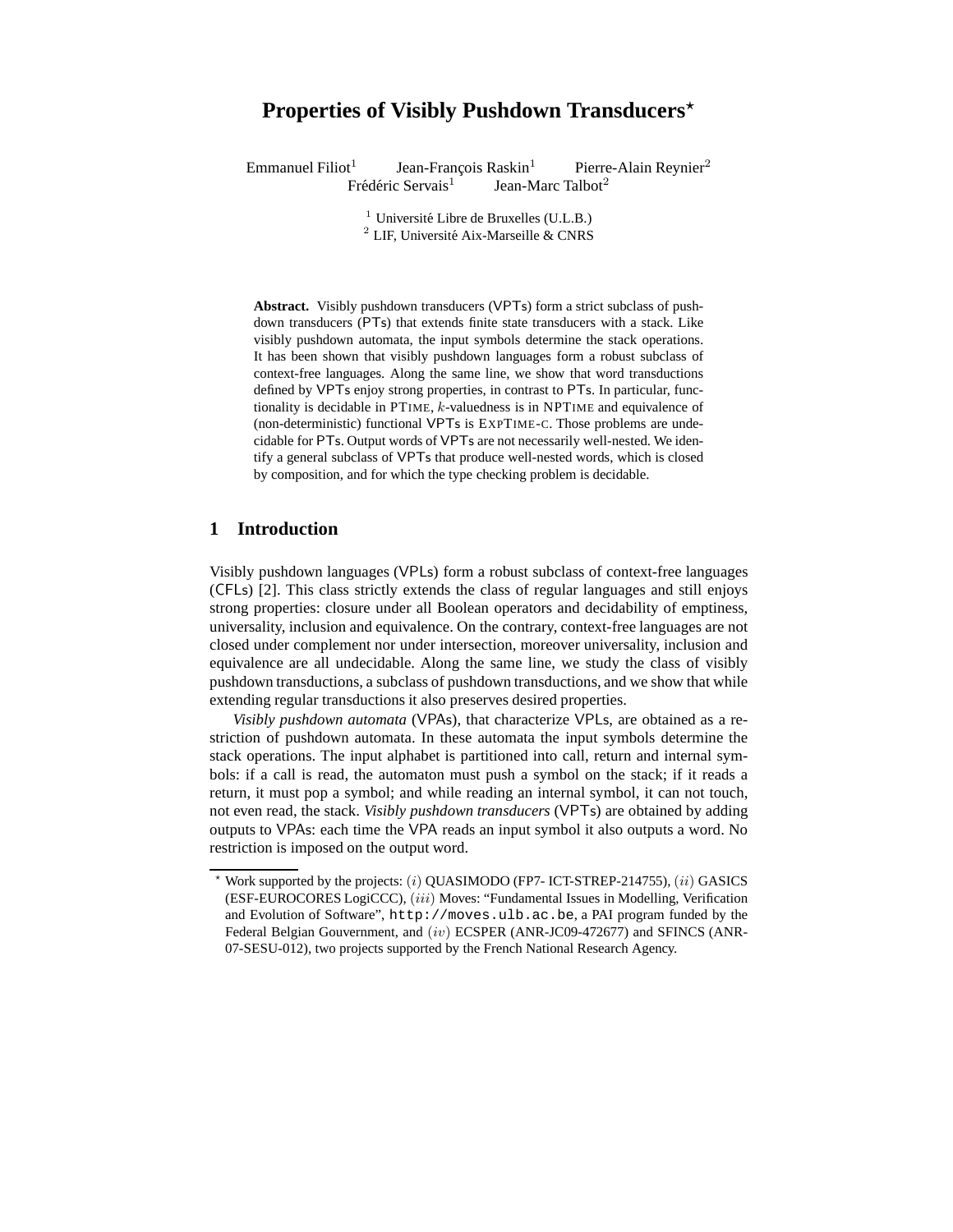A transducer is  $k$ -valued if it transforms an input word into at most  $k$  (output) words. It is *functional* if it is 1-valued. The functionality problem for finite state (word) transducers has been extensively studied. The first proof of decidability was given in [19], and later in [4]. The first PTIME upper bound has been proved in [10], more generally this algorithm can be used for deciding  $k$ -valuedness. Also, this proof can be refined to get an NLOGSPACE upper bound [9]. An efficient procedure for testing functionality has been given in [3]. Those problems are undecidable for PTs.

We claim that VPTs form a rather robust model between finite-state transducers (FSTs) and pushdown transducers (PTs). Our main contribution is to show that interesting problems are decidable for VPTs: inclusion of the domain into a VPL, functionality (in PTIME), equivalence of functional transducers ( $EXPTIME-C$ ), and most notably  $k$ valuedness (in NPTIME). VPTs are not closed under composition and the type checking is undecidable. We exhibit the class of well-nested VPTs (wnVPTs), a subclass of VPTs, closed under composition and with decidable type checking (EXPTIME-C). As the output words are well-nested, this class is well-suited to model unranked tree transformations. To the best of our knowledge, this is the first class of unranked tree transducers that supports concatenation of tree sequences with decidable k-valuedness.

Visibly pushdown transducers have been first introduced in [18]. In that paper,VPTs allow for  $\epsilon$ -transitions that can produce outputs and only a single letter can be produced by each transition. Using  $\epsilon$ -transitions causes many interesting problems to be undecidable, such as functionality and equivalence (even of functional transducers). In contrast to [18], in this paper we consider visibly pushdown transducers where  $\epsilon$ -transitions are not allowed, but where the transitions can output a word. Moreover, no visibly restriction is imposed on the output word. Therefore in the sequel we call the transducers of  $[18] \epsilon$ -VPTs, and VPTs will denote the visibly pushdown transducers considered here. VPTs are exactly the so called *nested word to word transducers* of [23]. XML-DPDTs [14], equivalent to left-to-right attribute grammars, correspond to the deterministic VPTs.

Deciding equivalence of deterministic (and therefore functional) VPTs has been shown to be in PTIME [23]. However, functional VPTs can be exponentially more succinct and are strictly more expressive than deterministic VPTs. In particular, nondeterminism is often needed to model functional transformations whose current production depends on some input which may be arbitrary far away from the current input. For instance, the transformation that swaps the first and the last input symbols is functional but non-determinism is needed to guess the last input. The proof of [23] is based on a reduction to the morphism equivalence problem on a context-free language, which is known to be decidable in PTIME [17]. In this paper, we show that the same reduction can be applied to prove that functionality is decidable in PTIME for VPTs, and as a consequence, equivalence of functional transducers is decidable. Moreover we extend this result by showing that the  $k$ -valuedness problem for VPTs can be reduced to the multiple morphism equivalence problem on a CFL which was proved to be decidable in [11]. Finally, we show this last problem can be decided in NPTIME.

While functionality and equivalence are decidable, the class of visibly pushdown transductions, characterized by VPTs, is not closed under composition and the type checking problem is undecidable. We identify a subclass of VPTs in which a connection is imposed between stack symbols and nesting of outputs. We call the resulting class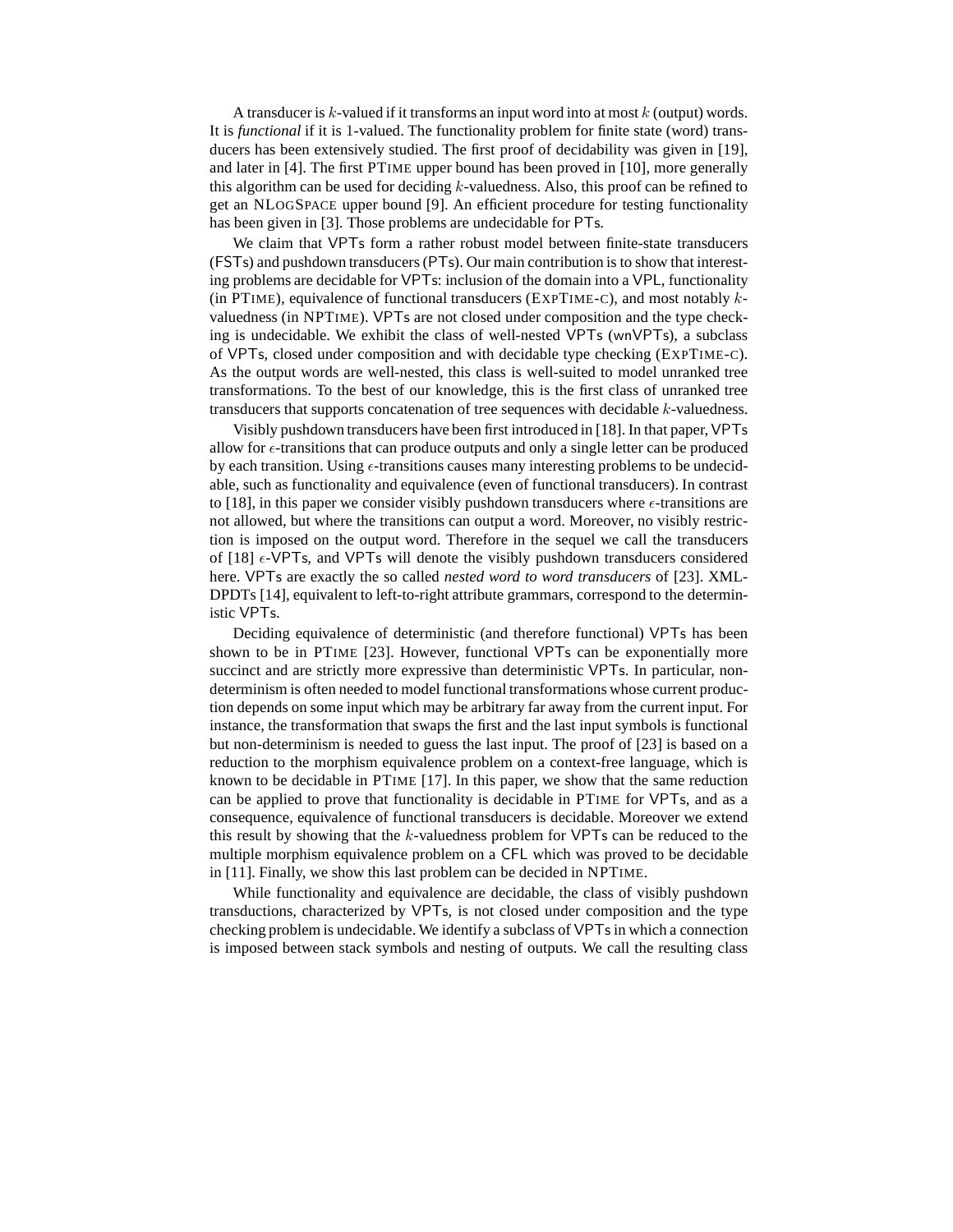well-nested visibly pushdown transducers (wnVPTs), as it only accepts well-nested input words and the output condition ensures that output words are also well-nested. As a subclass of VPTs, it enjoys all the good properties stated above, and in addition it is closed under composition and type checking is EXPTIME-C. This class is of particular interest for XML document transformations as well-nested words can naturally model such documents.

*Relation to tree transducers* We distinguish *ranked trees* from *unranked trees*, whose nodes may have an arbitrary number of ordered children. There is a strong connection between wnVPTs and unranked tree transducers. Indeed, unranked trees over an arbitrary finite alphabet  $\Sigma$  can be naturally represented by well-nested words over the structured alphabet  $\Sigma \times \{c\} \cup \Sigma \times \{r\}$ . wnVPTs are therefore well-suited to model tree transformations. To the best of our knowledge, wnVPTs consist in the first (nondeterministic) model of unranked tree transformations (that support concatenation of tree sequences) for which k-valuedness and equivalence of functional transformations are decidable. Finite (ranked) tree transducers [5] on binary encodings of unranked trees do not support concatenation, they are incomparable to wnVPTs, as they allow for copy, which is not the case of wnVPTs, but cannot define all context-free languages as codomain, what wnVPTs can do, as they support concatenation of tree sequences. Functionality is known to be decidable in PTIME for tree transducers [20]. More generally, finite-valuedness of (and equivalence of finite-valued) tree transducers is decidable [21]. However, those results cannot be lifted to unranked trees, as unranked tree transformations have to support concatenation of tree sequences, making usual binary encodings unsuitable. Considering finite tree transducers, their ability to copy subtrees is the main concern when dealing with  $k$ -valuedness. However for wnVPTs, it is more their ability to concatenate sequences of trees which makesthis problem difficult. While concatenation of tree sequences cannot be modeled by ranked tree transducers on binary encodings, it can be simulated by *macro (ranked) tree transducers*(MTTs) by using parameters [8]. This makes wnVPTs strictly less expressive than MTTs. However, equivalence is decidable for the subclass of linear size increase *deterministic* MTTs, which are equivalent to deterministic MSO tree transductions [7, 6]. In particular,  $k$ -valuedness is still open for MTTs. There have been several attempts to generalize ranked tree transducers to unranked tree transducers [15, 16, 14], but again, k-valuedness is still open.

*Organization of the paper* In Section 2, we define VPTs as an extension of VPAs. In Section 3, we give basic results about properties of VPTs. We prove in Section 4 the PTIME decidability of functionality for VPTs as well as the NPTIME result for deciding k-valuedness of VPTs. Finally, well-nested transducers are introduced in Section 5.

#### **2 Visibly Pushdown Transducers**

Let  $\Sigma$  be a finite alphabet partitioned into two disjoint sets  $\Sigma_c$  and  $\Sigma_r$  denoting respectively the *call* and *return* alphabets<sup>1</sup>. We denote by  $\Sigma^*$  the set of (finite) words over  $\Sigma$ 

 $<sup>1</sup>$  In contrast to [2], we do not consider *internal* symbols i, as they can be simulated by a (unique)</sup> call  $c_i$  followed by a (unique) return  $r_i$ . All our results extend trivially to alphabets with internal symbols. We make this assumption to simplify notations.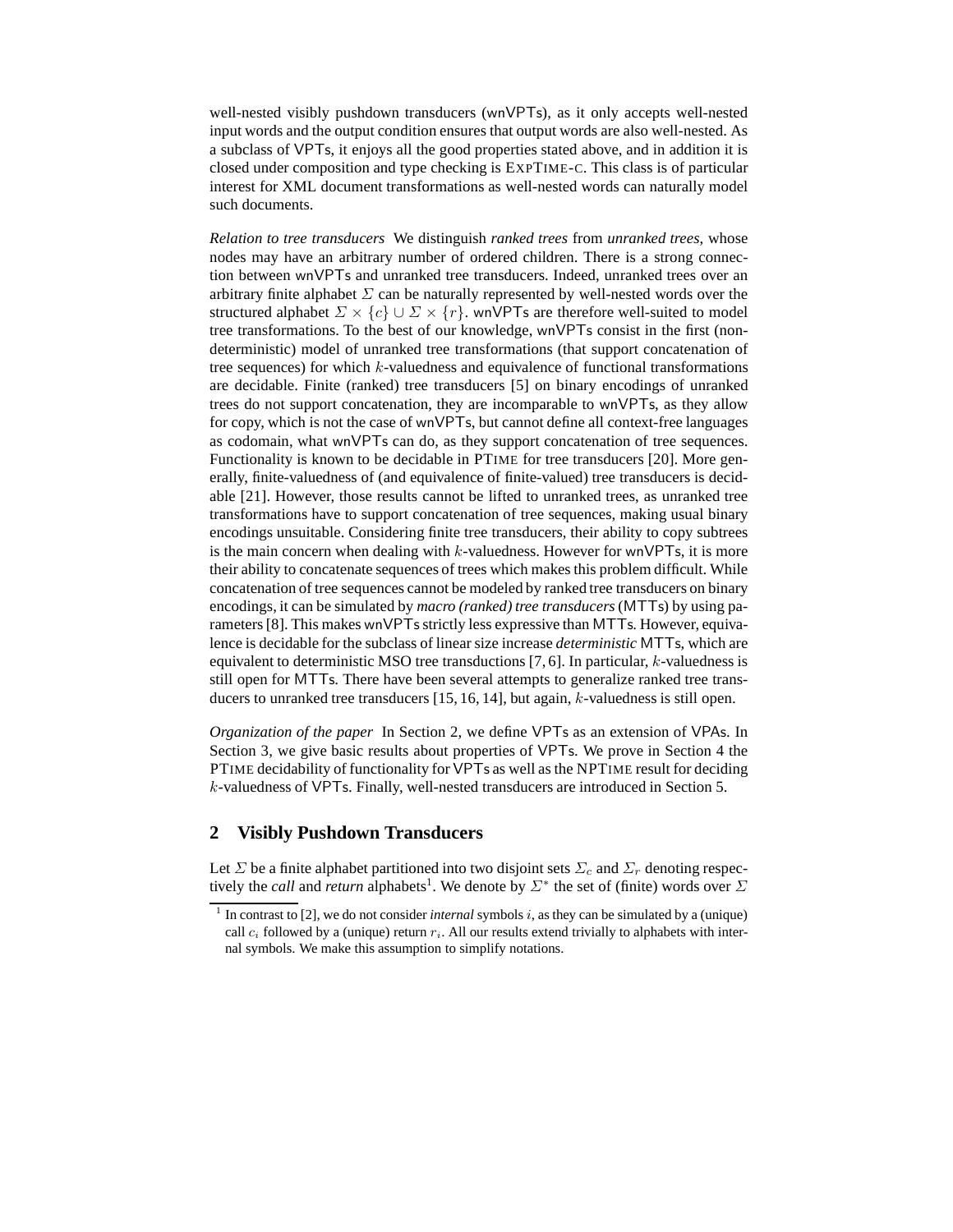and by  $\epsilon$  the empty word. The length of a word u is denoted by |u|. The set of *wellnested* words  $\Sigma^*_{\text{wn}}$  is the smallest subset of  $\Sigma^*$  such that  $\epsilon \in \Sigma^*_{\text{wn}}$  and for all  $c \in \Sigma_c$ , all  $r \in \Sigma_r$ , all  $u, v \in \Sigma_{\text{wn}}^*$ ,  $cur \in \Sigma_{\text{wn}}^*$  and  $uv \in \Sigma_{\text{wn}}^*$ . The *height* of a well-nested word is inductively defined by  $h(\epsilon) = 0$ ,  $h(cur) = 1 + h(u)$ , and  $h(uv) = \max(h(u), h(v))$ .

*Visibly Pushdown Languages* A *visibly pushdown automaton* (VPA) [2] on finite words over  $\Sigma$  is a tuple  $A = (Q, I, F, \Gamma, \delta)$  where Q is a finite set of states,  $I \subseteq Q$ , respectively  $F \subseteq Q$ , the set of initial states, respectively final states,  $\Gamma$  the (finite) stack alphabet, and  $\delta = \delta_c \oplus \delta_r$  where  $\delta_c \subseteq Q \times \Sigma_c \times \Gamma \times Q$  are the *call transitions*,  $\delta_r \subseteq Q \times \Sigma_r \times \Gamma \times Q$  are the *return transitions*.

On a call transition  $(q, a, q', \gamma) \in \delta_c$ ,  $\gamma$  is pushed onto the stack and the control goes from q to q'. On a return transition  $(q, \gamma, a, q') \in \delta_r$ ,  $\gamma$  is popped from the stack.

Stacks are elements of  $\Gamma^*$ , and we denote by  $\perp$  the empty stack. A *run* of a VPA A on a word  $w = a_1 \dots a_l$  is a sequence  $\{(q_k, \sigma_k)\}_{0 \leq k \leq l}$ , where  $q_k$  is the state and  $\sigma_k \in \Gamma^*$  is the stack at step k, such that  $q_0 \in I$ ,  $\sigma_0 = \bot$ , and for each  $k < l$ , we have either: (i)  $(q_k, a_{k+1}, \gamma, q_{k+1}) \in \delta_c$  and  $\sigma_{k+1} = \sigma_k \gamma$ ; or (ii)  $(q_k, a_{k+1}, \gamma, q_{k+1}) \in \delta_r$ , and  $\sigma_k = \sigma_{k+1}\gamma$ . A run is *accepting* if  $q_l \in F$  and  $\sigma_l = \bot$ . A word w is *accepted* by A if there exists an accepting run of A over w. L(A), the *language* of A, is the set of words accepted by A. A language L over  $\Sigma$  is a *visibly pushdown language* if there is a VPA A over  $\Sigma$  such that  $L(A) = L$ .

In contrast to [2] and to ease the notations, we do not allow return transitions on the empty stack and we accept on empty stack only. Therefore the words accepted by a VPA are well-nested (every call symbol has a matching return symbol and conversely).

*Visibly Pushdown Transducers* As finite-state transducers extend finite-state automata with outputs, visibly pushdown transducers extend VPAs with outputs. To simplify notations, we suppose that the output alphabet is  $\Sigma$ , but our results still hold for an arbitrary output alphabet.

**Definition 1 (Visibly pushdown transducers).** A *visibly pushdown transducer*<sup>2</sup> (VPT) on finite words over  $\Sigma$  is a tuple  $T = (Q, I, F, T, \delta)$  where  $Q$  is a finite set of states,  $I \subseteq Q$  is the set of initial states,  $F \subseteq Q$  the set of final states,  $\Gamma$  is the stack alphabet,  $\delta = \delta_c \oplus \delta_r$  the (finite) transition relation, with  $\delta_c \subseteq Q \times \Sigma_c \times \Sigma^* \times \Gamma \times Q$ ,  $\delta_r \subseteq Q \times \Sigma_r \times \Sigma^* \times \Gamma \times Q$ .

A *configuration* of a VPT is a pair  $(q, \sigma) \in Q \times \Gamma^*$ . A *run* of T on a word  $u =$  $a_1 \ldots a_l \in \Sigma^*$  from a configuration  $(q,\sigma)$  to a configuration  $(q',\sigma')$  is a finite sequence  $\rho = \{(q_k, \sigma_k)\}_{0 \leq k \leq l}$  such that  $q_0 = q$ ,  $\sigma_0 = \sigma$ ,  $q_l = q'$ ,  $\sigma_l = \sigma'$  and for each  $1 \leq k \leq l$ , there exist  $v_k \in \Sigma^*$  and  $\gamma_k \in \Gamma$  such that  $(q_{k-1}, a_k, v_k, \gamma_k, q_k) \in \delta_c$ and either  $a_k \in \Sigma_c$  and  $\sigma_k = \sigma_{k-1}\gamma_k$ , or  $a_k \in \Sigma_r$  and  $\sigma_{k-1} = \sigma_k\gamma_k$ . The word  $v = v_1 \dots v_l$  is called an *output* of  $\rho$ . We write  $(q, \sigma) \xrightarrow{u/v} (q', \sigma')$  when there exists a run on u from  $(q, \sigma)$  to  $(q', \sigma')$  producing v as output. The transducer T defines a binary word relation  $[[T]] = \{(u, v) | \exists q \in I, q' \in F, (q, \perp) \xrightarrow{u/v} (q', \perp)\}.$ 

<sup>&</sup>lt;sup>2</sup> In contrast to [18], there is no producing  $\epsilon$ -transitions (inserting transitions) but a transition may produce a word and not only a single symbol. Moreover, the images of a word may not be necessarily well-nested.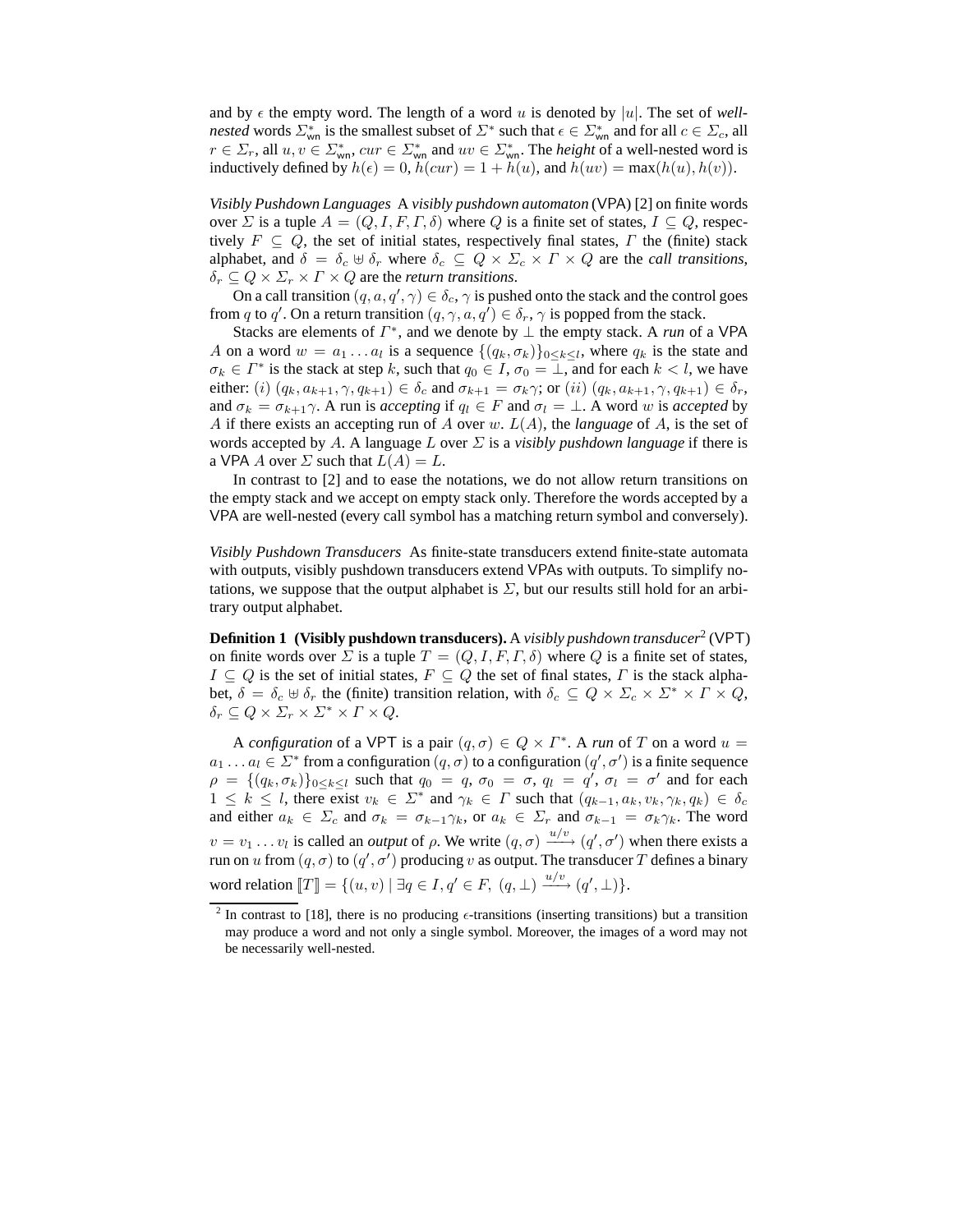The *domain* of T (denoted by  $Dom(T)$ ), resp. the *codomain* of T (denoted by  $CoDom(T)$ ), is the domain of  $T\mathbb{I}$ , resp. the codomain of  $T\mathbb{I}$ . Note that the domain of T contains only well-nested words, which is not necessarily the case of the codomain.

Consider the VPT  $T$  of Figure 1. Call (resp. return) symbols are denoted by  $c$  (resp. r). The domain of T is  $Dom(T) = \{c_1(c_2)^n c_3r_3(r_2)^n r_1 \mid n \in \mathbb{N}\}\.$  For each word of  $Dom(T)$ , there are two accepting runs, corresponding respectively to the upper and lower part of T. For instance, when reading  $c_1$ , it pushes  $\gamma_1$  and produces either d (upper part) or *dfc* (lower part). By following the upper part (resp. lower part), it produces words of the form  $dfcab(cabcab)^ngh$  (resp.  $dfc(abc)^nab(cab)^ngh$ ). Therefore T is functional.



**Fig. 1.** A functional VPT on  $\Sigma_c = \{c_1, c_2, c_3\}$  and  $\Sigma_r = \{r_1, r_2, r_3\}$ .

#### **3 Properties of** VPTs

In this section, we present results about expressiveness of VPTs and decision problems. We let VPLs, resp. CFLs, denote the class of visibly pushdown languages, resp. contextfree languages, over  $\Sigma$ .

**Proposition 1 (Domain and codomain).** *Let* T *be a* VPT*, let* L *be a* VPL*. The domain*  $Dom(T)$  of  $T$  *is a* VPL and the language  $T(L)$  *is a* CFL. Moreover, for any CFL  $L'$  over  $\Sigma$ , there exists a VPT whose codomain  $CoDom(T)$  is  $L'$ . All these constructions can *effectively be done in polynomial time.*

*Proof (Sketch)*. By projecting the transitions of a VPT T on the input (resp. on the output), we obtain a VPA (resp. a pushdown automaton) which defines *Dom*(T ) (resp.  $CoDom(T)$ ). As a consequence, given  $L \in VPL$ , by restricting  $Dom(T)$  to L which can be done by a classical product construction, we obtain  $T(L)$  is a CFL. To produce as output a CFL L' on alphabet  $\Sigma$ , it is already known [2] that there exists a VPL L'' on a structured alphabet  $\hat{\Sigma}$  and a renaming  $\pi : \hat{\Sigma} \to \Sigma$  such that  $\pi(L'') = L'$ . The VPT implements  $\pi$ .  $□$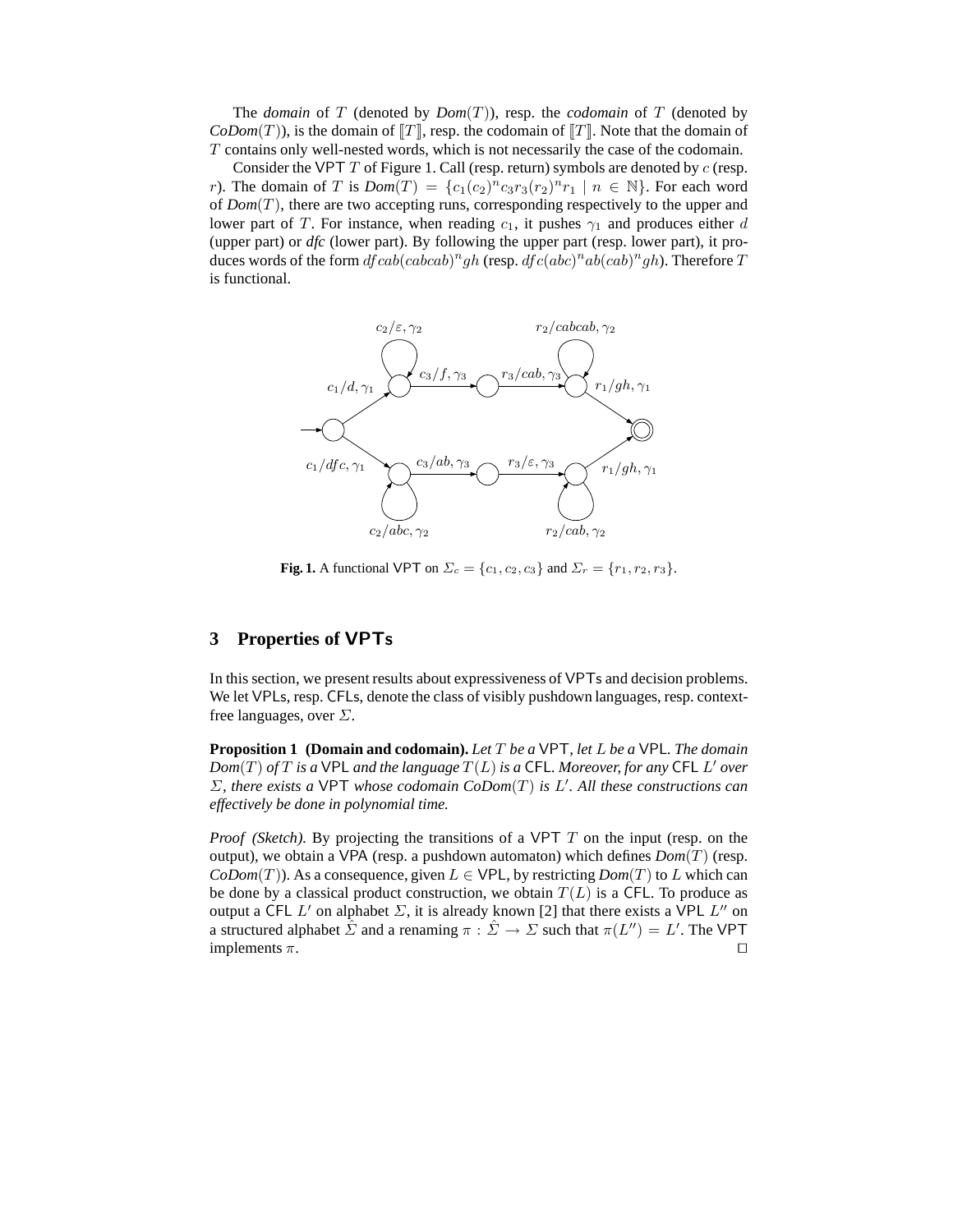As a consequence of Proposition 1 and of the fact that language inclusion for VPAs is EXPTIME-C, we can test whether a VPL is included in the domain of a given VPT and conversely. This is of particular interest for XML transformations as it amounts to decide if any document valid for an input XML schema will be transformed. This is undecidable for  $\epsilon$ -VPTs and PTs.

Thanks to non-determinism, transductions defined by VPTs are closed under *union*. This is not the case however for *composition* and *inverse*. Non-closure under composition can be simply proved by using Proposition 1 and by producing two VPTs whose composition transforms a VPL into a non CFL language. More formally, let  $\Sigma = \{c_1, r_1, c_2, r_2, c_3, r_3\}$  be an alphabet where  $c_i$ 's are call symbols and  $r_i$ 's are return symbols. We let  $l_i = c_i r_i$  for  $i = 1, 2, 3$ . First consider the following VPL language:  $L_1 = (c_1)^n (r_2)^n (l_3)^*$ . We can easily construct a VPT that transforms  $L_1$  into the language  $L_2 = (c_1)^n (l_2)^n (r_3)^*$ . Applying the identity transducer on  $L_2$  produces the non CFL language  $L_3 = (c_1)^n (l_2)^n (r_3)^n$ . This identity transducer has a domain which is a VPL and thus it extracts from  $L_2$  the well-nested words which form the non CFL set  $L_3$ . Non closure under inverse is a consequence of the fact that, for any VPT T, for any word w,  $T(w)$  is a finite set while a word w can be the image of an infinite number of input words. Finally, note that, as in the case of FSTs, VPTs are not closed under *intersection* (easy coding of PCP).

The following problem is known as the *translation membership problem* [13].

**Proposition 2** (Translation Membership). Let T be a VPT and  $(u, v) \in \Sigma^* \times \Sigma^*$ , *the problem of deciding whether*  $(u, v) \in [T]$  *is in* PTIME.

*Proof.* We can first restrict T to a transducer  $T|_u$  such that  $Dom(T|_u) = \{u\}$  and  $T|u(u) = T(u)$ . By Proposition 1, membership in  $CoDom(T|u)$  can be tested in PTIME. PTIME. □

**Theorem 1 (Type Checking).** Given a VPT T and two VPAs  $A_1$ ,  $A_2$ , it is undecidable  $if T(L(A_1)) \subseteq L(A_2)$ .

*Proof.* Given an instance  $(u_1, v_1), (u_2, v_2), \ldots, (u_n, v_n)$  of PCP defined on the finite alphabet  $\Sigma$ , we associate with this instance a CFL and a VPL language defined on the alphabet  $\Sigma_c = \Sigma$  and  $\Sigma_r = \{1 \dots n\}$ . For all j, we let  $l_j = |u_j|$ . The CFL language is  $L_1 = \{v_{i_1} \ldots v_{i_k} \# (i_k)^{l_k} \ldots (i_1)^{l_1} \mid i_1, \ldots, i_k \in \Sigma_r \}$ . The VPL language is  $L_2 = \{u_{i_1} \ldots u_{i_k} \# (i_k)^{l_k} \ldots (i_1)^{l_1} \mid i_1, \ldots, i_k \in \Sigma_r\}$ . Clearly the PCP instance is negative if and only if  $L_1$  is included in  $\overline{L_2}$ . By Proposition 1, there exists a VPT T whose image is  $L_1$  and by definition, there exists a VPA that accepts  $L_2$ , because VPAs are closed under complementation. □

#### **4 On** k**-valuedness of** VPTs

Let  $k \in \mathbb{N}$ . A VPT T is *k*-valued if for all  $u \in \Sigma^*$ ,  $|\{v \mid (u, v) \in [T]\}| \leq k$ . T is *functional* if it is 1-valued. Two VPTs  $T_1, T_2$  are *equivalent* if  $T_1 \mathbb{I} = [T_2]$ . In this section, we prove that deciding if a VPT is  $k$ -valued is decidable in NPTIME (for a fixed k), and in PTIME for  $k = 1$ . The proof is done via a reduction to the *multiple morphism equivalence problem* on a context-free language, which was proved to be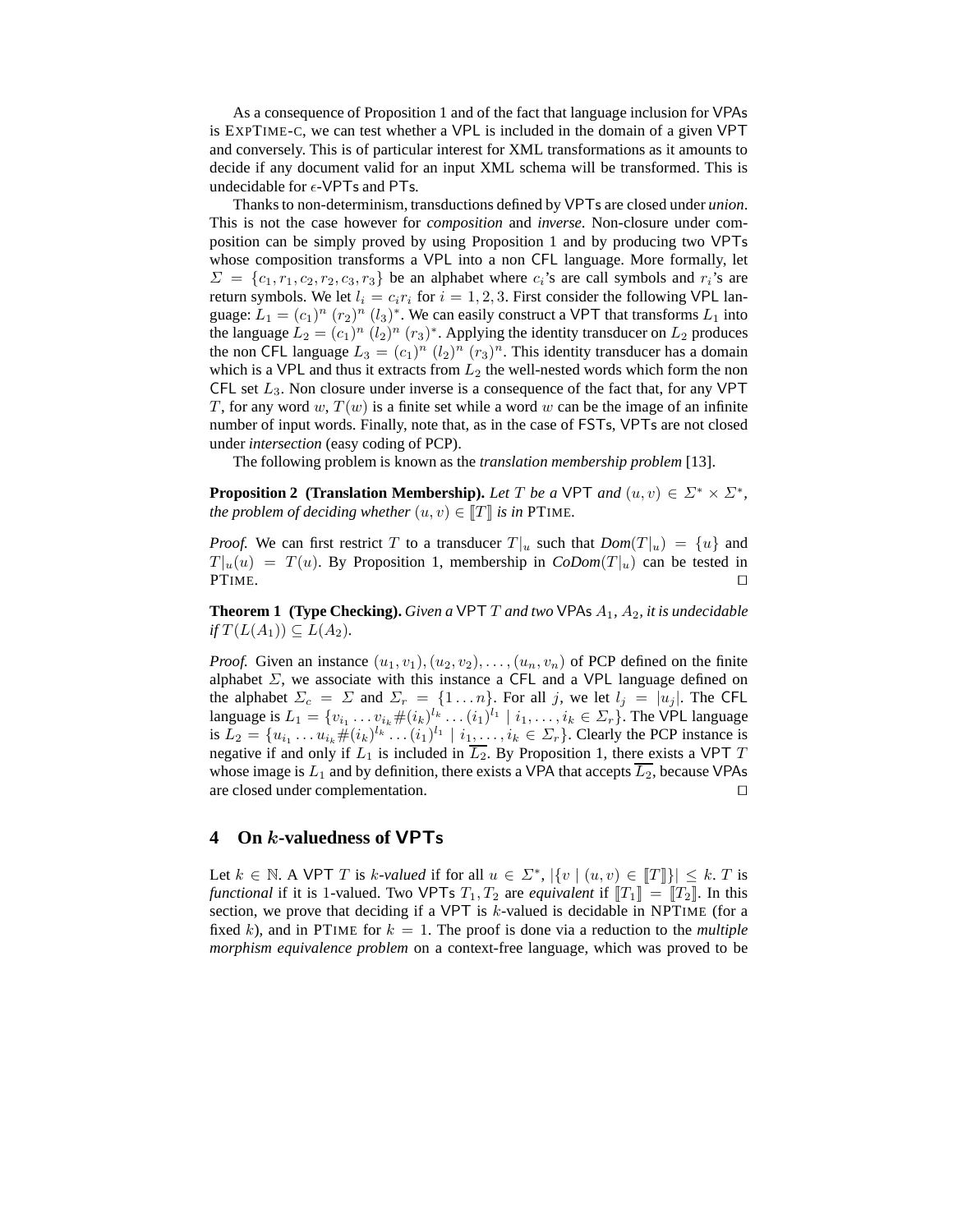decidable in [11]. This reduction extends the one of [23], which was used to prove the decidability of equivalence of deterministic (and therefore functional) VPTs ( $k =$ 1). By using a recent result of [24] on the complexity of constructing an existential Presburger formula for the Parikh image of a pushdown automaton, we give an upper bound for the multiple morphism equivalence problem. When there is only one pair of morphisms, this problem is known to be in PTIME [17].

Let  $\Sigma_1, \Sigma_2$  be two finite alphabets. A *morphism* is a mapping  $\Phi : \Sigma_1^* \to \Sigma_2^*$  such that  $\Phi(\epsilon) = \epsilon$  and for all  $u, v \in \Sigma_1^*, \Phi(uv) = \Phi(u)\Phi(v)$ . A morphism can be finitely represented by its restriction on  $\Sigma_1$ , i.e. by the set of pairs  $(a, \Phi(a))$  for all  $a \in \Sigma_1$ . Therefore its size is  $|\Sigma| + \sum_{a \in \Sigma} |\Phi(a)|$ .

**Definition 2 (Multiple Morphism Equivalence on Context-Free Languages).** *Given* l pairs of morphisms  $(\Phi_1, \Psi_1), \ldots, (\Phi_\ell, \Psi_\ell)$  from  $\Sigma_1^*$  to  $\Sigma_2^*$  and a context free language L on  $\Sigma_1$ ,  $(\Phi_1, \Psi_1)$ , ...,  $(\Phi_\ell, \Psi_\ell)$  are equivalent on L if for all  $u \in L$ , there exists i such *that*  $\Phi_i(u) = \Psi_i(u)$ *.* 

The next result was proved to be decidable in [11] on any class of languages whose Parikh images are effectively semi-linear. In the case of context-free languages, we show that it can be decided in NPTIME. The main part of our proof is to show that, for a fixed k, the emptiness of one-reversal pushdown machine with  $k$  counters is in NPTIME.

**Theorem 2.** Let  $\ell$  be fixed. Given  $\ell$  pairs of morphisms and a pushdown automaton A, *testing whether they are equivalent on* L(A) *can be done in* NPTIME*. It is in* PTIME *if*  $\ell = 1$  and if the context-free language is given by a grammar in Chomsky normal form *(Plandowski [17]).*

*Proof.* In order to prove this theorem, we briefly recall the procedure of [11] in the particular case of pushdown machines. It relies on the emptiness problem of reversalbounded pushdown machines with a fixed number of counters. Let  $k, m \in \mathbb{N}$ , an m*reversal pushdown machine with k counters (m-k-RBPM)* on an alphabet  $\Sigma$  is a pushdown automaton on  $\Sigma$  augmented with k counters. Each counter can be incremented or decremented by one and tested for zero, but the number of alternations between a nondecreasing and a non-increasing mode is bounded by  $m$  in any computation. The emptiness problem for such machines is decidable [12]. In order to decide the morphism equivalence problem of  $\ell$  pairs of morphisms on a CFL  $L$ , the idea is to construct an 1-2 $\ell$ -RBPM that accepts the language  $L' = \{w \in L \mid \Phi_i(w) \neq \Psi_i(w) \text{ for all } i\}.$ Clearly,  $L' = \emptyset$  iff the morphisms are equivalent on L. Let A be the pushdown automaton that accepts L. We construct a pushdown automaton  $A'$  augmented with  $2\ell$ counters  $c_{11}, c_{12}, \ldots, c_{\ell 1}, c_{\ell 2}$  that simulates A on the input word and counts the lengths of the outputs by the 2 $\ell$  morphisms. For all  $i \in \{1, \ldots, \ell\}$ , A' guesses some position  $p_i$  where  $\Phi_i(w)$  and  $\Psi_i(w)$  differ: it increments in parallel (with  $\epsilon$ -transitions) the counters  $c_{i1}$  and  $c_{i2}$  and non-deterministically decides to stop incrementing after  $p_i$  steps. Then when reading a letter  $a \in \Sigma_1$ , the two counters  $c_{i1}$  and  $c_{i2}$  are decremented by  $|\Phi_i(a)|$  and  $|\Psi_i(a)|$  respectively (by possibly several transitions as the counters can be incremented by at most one at a time). When one of the counter reaches zero A′ stores the letter associated with the position (in the control state). At the end of the computation, for all  $i \in \{1, \ldots, \ell\}$ , one has to check that the two letters associated with the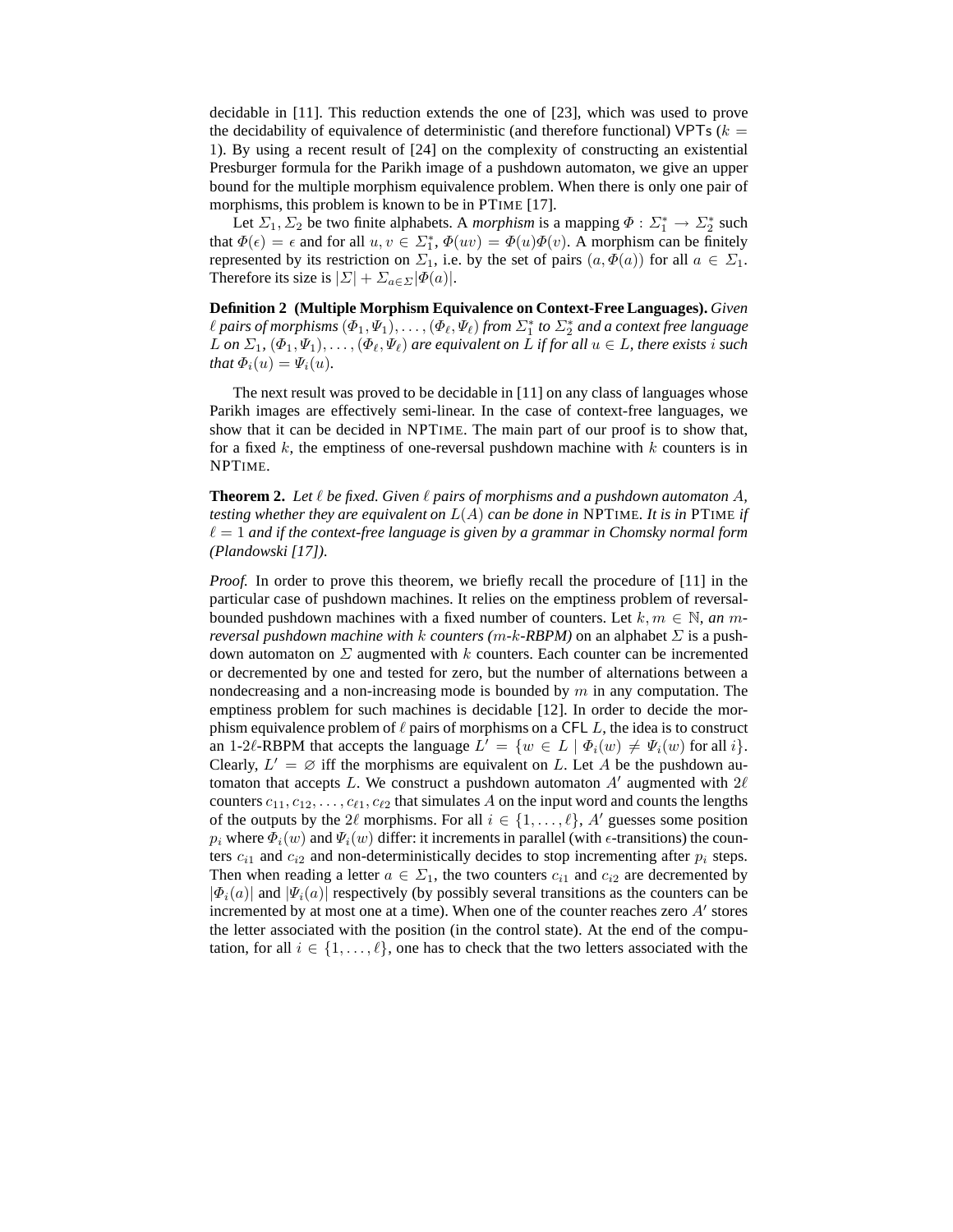position  $p_i$  in  $\Phi_i(w)$  and  $\Psi_i(w)$  are different. If n is the number of states of A and m is the maximal length of an image of a letter  $a \in \Sigma_1$  by the  $2\ell$  morphisms, then A' has  $O(n \cdot m \cdot |\Sigma_2|^{2\ell})$  states, because for all  $2\ell$  counters one has to store the letters at the positions represented by the counter values. This is polynomial as  $\ell$  is fixed. Note that the resulting machine is 1-reversal bounded (counters are first set to zero and are incremented up to a position in the output word, and then are decremented to zero).

We now show that the emptiness of a one-reversal pushdown machine  $A$  with  $k$ counters on an alphabet  $\Sigma$  is in NPTIME. Wlog, we assume that each counter starts and ends with zero value, which is the case in the previous reduction. The NPTIME upper bound remains true without this assumption. For this, we recall the construction of [11] for testing emptiness of reversal-bounded machines with counters. The idea is to construct a semi-linear set for the Parikh image of  $A$ <sup>3</sup>. The emptiness of A then reduces to the emptiness of its Parikh image. Following [11], one extends the alphabet  $\Sigma$  with 3k letters  $+_{j}, -_{j}, s_{j} \notin \Sigma$  intended to simulate the increasing, decreasing transitions of the  $j$ -th counter, and the transitions that do not change the  $j$ -th counter (skip). We denote by  $\Sigma_{+}$  this alphabet. We construct a pushdown automaton B on  $\Sigma_{+}$  that simulates A. When reading a letter  $a \in \Sigma$ , B tries to apply a transition of A, and passes into a mode in which it verifies that the next letters correspond to the increasing, decreasing or skip actions on the counters of the transition. Moreover, since  $A$  is 1-reversal bounded,  $B$ has to ensure that each counter does at most one reversal. The language of  $B$  is the set of words of the form  $w = a_1t_1a_2t_2 \ldots a_nt_n$  where  $a_i \in \Sigma$  and each  $t_i$  is a word of the form  $b_1^i \dots b_k^i$  where  $b_j^i \in \{+_j, -_j, s_j\}$ ,  $j \in \{1, \dots, k\}$ . Moreover, we require that (i) there exists a run of B on  $a_1 \ldots a_n$  ending up in a final state such that the counter actions of the transitions corresponds to  $t_1 \ldots t_n$   $(ii)$  for all  $j \in \{1, \ldots, k\}, b_j^1 \ldots b_j^n \in$  $\{+_{j}, s_{j}\}^{*}\{-_{j}, s_{j}\}^{*}$  (one reversal). Let  $\psi(w) = a_{1} \dots a_{n}$  and  $\psi_{j}(w) = b_{j}^{1} \dots b_{j}^{n}$  for all  $j \in \{1, \ldots, k\}$ . Condition (i) is enforced by a simple simulation of A, and condition  $(ii)$  is enforced by adding vectors of  $\{+,-\}^k$  to the control states indicating whether the j-th counter is in increasing or decreasing mode. Note that  $L(A) \subseteq \psi(L(B))$ , but this inclusion may be strict, as we do not require that the counters end up in a zero value. More formally, we have  $L(A) = \bigcap_{j=1}^{k} {\psi(w) \mid w \in L(B) \text{ and } \psi_j(w) \in \Theta}$  $s_j^*(+j.s_j^*)^{\ell}(-j.s_j^*)^{\ell}, \ell \geq 0$ .

As  $\tilde{L}(B)$  is a context-free language, it is known by Parikh's theorem that the Parikh image of  $L(B)$  is semi-linear. Therefore there exists an existential Presburger formula  $\phi$  with  $|\Sigma|+3k$  free variables  $(x_a)_{a\in\Sigma}$  and  $(x_{+j}, x_{-j}, x_{s_j})_{j\in\{1,...,k\}}$  which defines the Parikh image of  $L(B)$ . Moreover, this formula can be constructed in time  $O(|B|)$  [24]. Finally, the formula  $\exists x_{+1} \exists x_{-1} \exists x_{s_1} \ldots \exists x_{+k} \exists x_{-k} \exists x_{s_k} \phi \wedge \bigwedge_{j=1}^k x_{+_j} = x_{-_j}$  defines exactly the Parikh image of  $L(A)$ . Since B can be constructed in  $O(|A| \cdot 2^k)$  (which is polynomial as  $k$  is fixed) and the satisfiability of existential Presburger formulas is in NP  $[24]$ , one gets an NP algorithm to test the emptiness of A. We can conclude the proof by combining this result to the reduction of the multiple morphism equivalence problem described in the first part of the proof. □

Following ideas introduced in [3] for deciding functionality of FSTs, we define a notion of product for the class of VPTs. The  $k$ -power of  $T$  simulates  $k$  parallel execu-

<sup>&</sup>lt;sup>3</sup> The Parikh image of a language  $L \subseteq \Sigma^*$  over an ordered alphabet  $\Sigma = \{a_1, \ldots, a_n\}$  is the set  $\{(\#_{a_1}(u), \ldots, \#_{a_n}(u)) \mid u \in L\}$  where  $\#_{a_i}(u)$  is the number of occurences of  $a_i$  in  $u$ .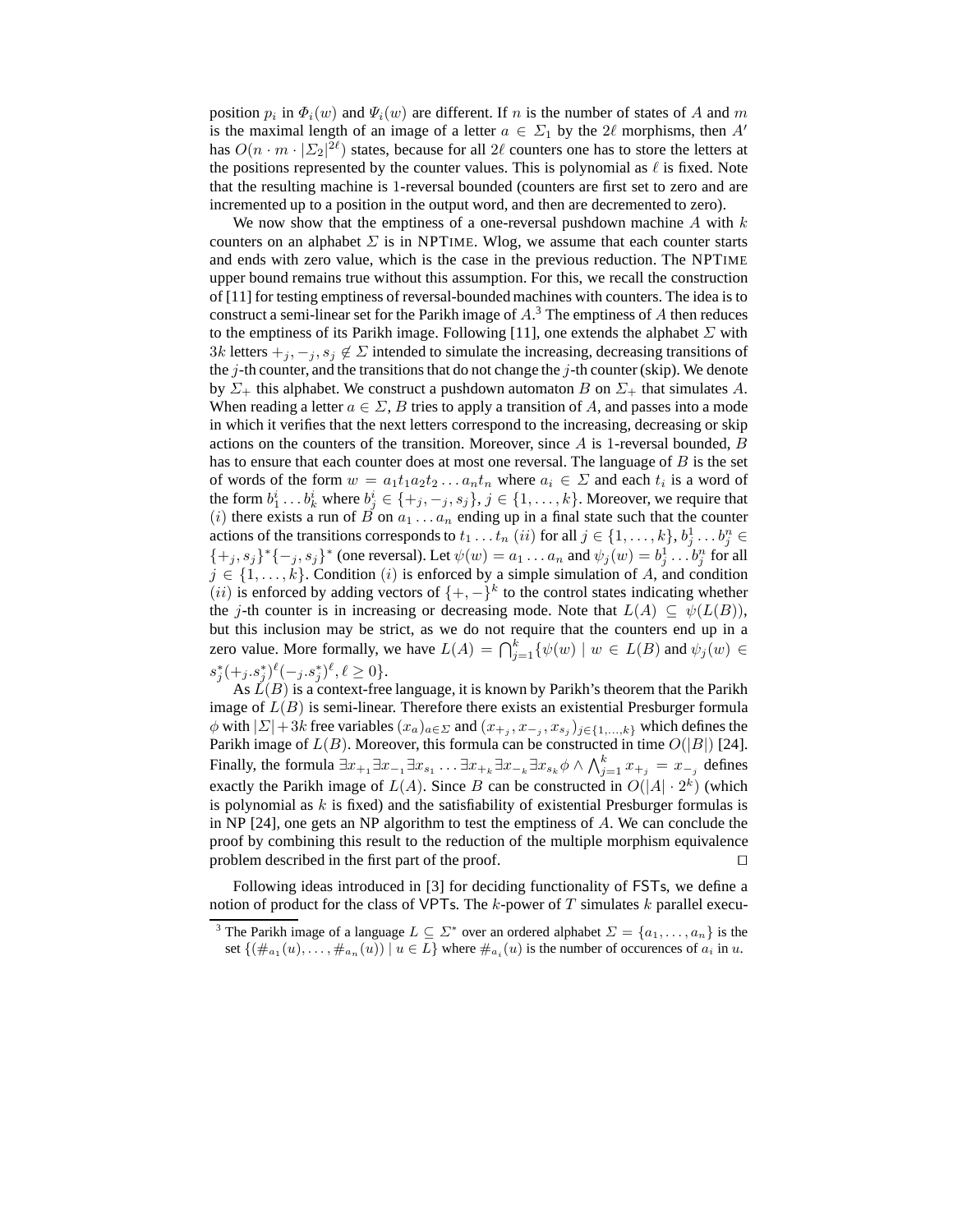tions on the same input. Note that this construction is possible for VPTs (but not for general PTs) because two runs along the same input have necessarily the same stack behavior. Let  $T = (Q, I, F, \Gamma, \delta)$  be a VPT and  $O_T$  the set of outputs words occurring in the transitions of T, i.e.  $O_T = \{u \mid \exists (p \xrightarrow{a/u} q) \in \delta\}$ . As this set is finite, it can be regarded as an alphabet. The k-power of T is a VPT from words over  $\Sigma$  to words over  $(O_T)^k$  defined as follows:

**Definition 3** (k-Power). The k-power of T, denoted  $T<sup>k</sup>$ , is the VPT defined from  $\Sigma$ *to*  $(O_T)^k$  *by*  $T^k = (Q^k, I^k, F^k, I^k, \delta^k)$  where the transition relation  $\delta^k = \delta^k_c \oplus \delta^k_r$  is *defined for all*  $\alpha \in \{c, r\}$  *and all*  $a \in \Sigma_{\alpha}$  *by:* 

$$
(q_1, \ldots, q_k) \xrightarrow{a \mid (u_1, \ldots, u_k), (\gamma_1, \ldots, \gamma_k)} (q'_1, \ldots, q'_k) \in \delta^k_\alpha \text{ iff } q_i \xrightarrow{a \mid u_i, \gamma_i} q'_i \in \delta_\alpha \quad \forall 1 \le i \le k
$$

For all  $k \geq 0$ , we define the morphisms  $\Phi_1, \ldots, \Phi_k$  as follows:

$$
\Phi_i: (O_T)^k \longrightarrow \Sigma^*
$$
  

$$
(u_1, \dots, u_k) \mapsto u_i
$$

Clearly, we obtain the following equivalence:

**Proposition 3.** T is k-valued iff  $(\Phi_i, \Phi_j)_{1 \leq i \neq j \leq k+1}$  are equivalent on  $CoDom(T^{k+1})$ .

By Proposition 1 the language  $CoDom(T^k)$  is a context-free language. By Theorem 2, as  $CoDom(T^k)$  is represented by an automaton of polynomial size if k is fixed, we get:

**Theorem 3** (*k*-valuedness). Let  $k \geq 0$  be fixed. The problem of deciding whether a VPT *is* k-valued is in NPTIME. It is in PTIME if  $k = 1$ .

To get the PTIME bound when  $k = 1$ , one can construct a context-free grammar  $G_T$  in Chomsky normal form whose language is exactly the codomain of  $T^2$ .

Given two functional VPTs, they are equivalent iff their union is functional and they have the same domains. The domains being VPLs, testing their equivalence is EXPTIME-C. Therefore as a consequence of Theorem 3, we have:

#### **Theorem 4 (Equivalence).** *Testing equivalence of functional* VPTs *is* EXPTIME-C*.*

We end this section with a result on k-ambiguity of VPTs. A VPT is k-ambiguous if its underlying VPA is  $k$ -ambiguous, i.e. for each input word there are at most  $k$  accepting runs. The notion of  $k$ -ambiguity is stronger than  $k$ -valuedness.  $k$ -ambiguity can be tested in PTIME for tree automata. The standard construction to obtain a tree automaton (top-down or bottom-up) equivalent to a given VPA preserves the number of accepting runs, however it can yield an exponential blowup [1]. Therefore the PTIME bound cannot be obtained directly from this translation. For a given  $k$ , a PTIME construction to test k-ambiguity for VPAs can be obtained with a straightforward generalization of the construction for finite state automata. Basically, one constructs a VPA that simulates  $k+1$  runs of the original VPA (this is possible because the stack are synchronized), and records which of these runs are different. It will accept any word that is accepted by the original VPA with  $k + 1$  different runs. If k is fixed, this construction can be done in PTIME, moreover testing emptiness of VPAs is in PTIME.

**Proposition 4** ( $k$ -Ambiguity). Let  $k \in \mathbb{N}$  be fixed. Given a VPA A, resp. a VPT T, the *problem of deciding whether* A*, resp.* T *, is* k*-ambiguous is in* PTIME*.*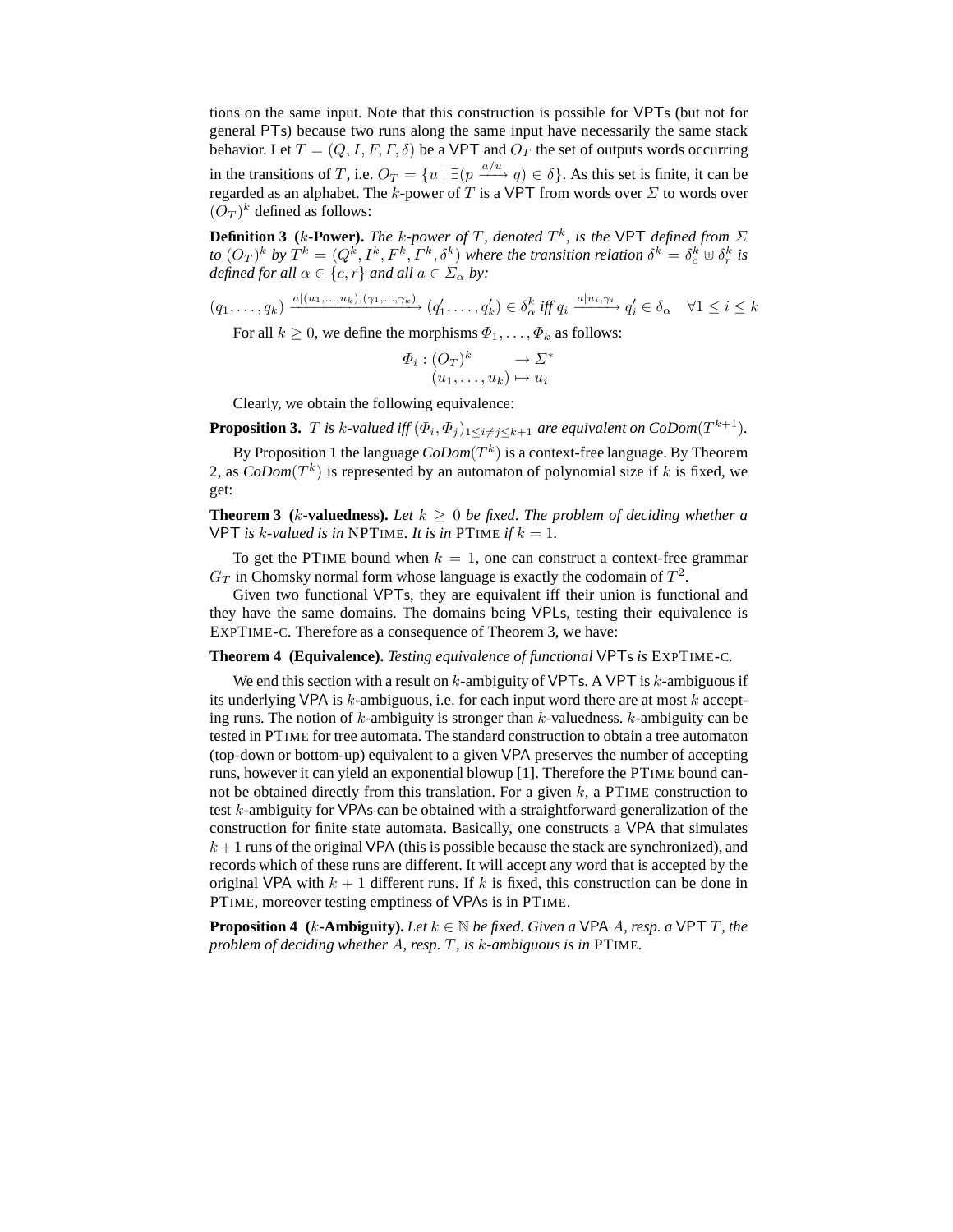### **5 Well-nested** VPTs

We have seen that VPTs are not closed under composition and their type checking problem is undecidable. In this section we introduce a natural subclass of VPTs that is closed for composition and for which the type checking is decidable.

The undecidability of the type checking is a consequence of the fact that the stack of the transducers and the stack of the output VPA are not synchronized, because no (visibly) restriction is imposed on the output words. Similarly, non-closure under composition is a consequence of the fact that the stack of both VPTs are not synchronized. To overcome those problems we introduce a restriction between the stack symbols and the output words.

**Definition 4.** *A* VPT  $T = (Q, I, F, T, \delta)$  *is* well-nested (wnVPT) *if for all*  $(q_1, c, u, \gamma, q'_1) \in \delta_c$  *and*  $(q_2, r, v, \gamma, q'_2) \in \delta_r$ , we have  $uv \in \Sigma_{\text{wn}}^*$ .

This restriction ensures that all output words are well-nested.

**Lemma 1.** *For all* wnVPTs *T and all words*  $w \in \Sigma_{\text{wn}}^*$ ,  $T(w) \subseteq \Sigma_{\text{wn}}^*$ .

We now show that this class of transducers is closed under composition and has a decidable type checking problem.

**Proposition 5 (Closure properties).** *The class of* wnVPTs *is effectively closed under union and composition.*

#### *Proof (Sketch).*

We first need an additional notion in order to present the construction of the composition of two such transducers. A word is *return-matched* (resp. *call-matched*) if there is no unmatched returns (resp. calls). Let  $m(w)$  be equal to the number of unmatched returns (resp. unmatched calls) if  $w$  is call-matched (resp. return-matched).

It is easy to show that a VPT  $T = (Q, I, F, \Gamma, \delta)$  is well-nested iff (i) for all  $(q, \alpha, w, \gamma, q') \in \delta_c$  (resp.  $\delta_r$ ), the word w is return-matched (resp. call-matched), and (ii) there exists a function val :  $\Gamma \rightarrow \mathbb{N}$  (called a *valuation*) such that for all  $(q, \alpha, w, \gamma, q') \in \delta$ , we have val $(\gamma) = m(w)$ . This valuation is unique and can be computed in linear time.

Let  $T_i = (Q_i, I_i, F_i, \Gamma_i, \delta_i), i \in \{1, 2\}$ , be two wnVPTs, and val<sub>i</sub> their associated valuation. We define their composition T as the tuple  $(Q_1 \times Q_2, I_1 \times I_2, F_1 \times$  $F_2, \Gamma, \delta$ , val). Intuitively, it is a synchronized product in which the synchronization is not letter to letter, but is based on mappings val<sub>i</sub>. More precisely, the stack alphabet  $\overline{I}$ of T is defined as the finite set  $\{(\gamma_1, \sigma_2) \in \Gamma_1 \times \Gamma_2^* \mid \text{val}_1(\gamma_1) = |\sigma_2|\}.$  The valuation val is defined by val $(\gamma_1, \sigma_2) = \text{val}_2(\sigma_2)$  where the extension of val<sub>2</sub> to  $\Gamma_2^*$  is defined as follows: if  $\sigma_2 = \gamma_{2,1}\gamma_{2,2}\dots\gamma_{2,n}$  then  $\text{val}_2(\sigma_2) = \sum_{i=1}^n \text{val}_2(\gamma_{2,i})$ . Call transitions are defined, for  $c \in \Sigma_c$ , by  $(q_1, q_2) \xrightarrow{c/w, (\gamma_1, \sigma_2)} (q'_1, q'_2) \in \delta_c$  if and only if there exists  $v \in \Sigma^*$  such that  $q_1 \xrightarrow{c/v,\gamma_1} q'_1 \in \delta_c^1$ , and  $(q_2, \perp) \xrightarrow{v/w} (q'_2, \sigma_2)$  is a run in the transducer  $T_2$ . Note that as  $T_1$  is well-nested, we have val $_1(\gamma_1) = m(v)$ , and then, as  $T_2$  is a VPT, val<sub>1</sub>( $\gamma_1$ ) =  $|\sigma_2|$ . Return transitions are defined similarly and one can verify that T is a wnVPT and that the construction is correct.  $□$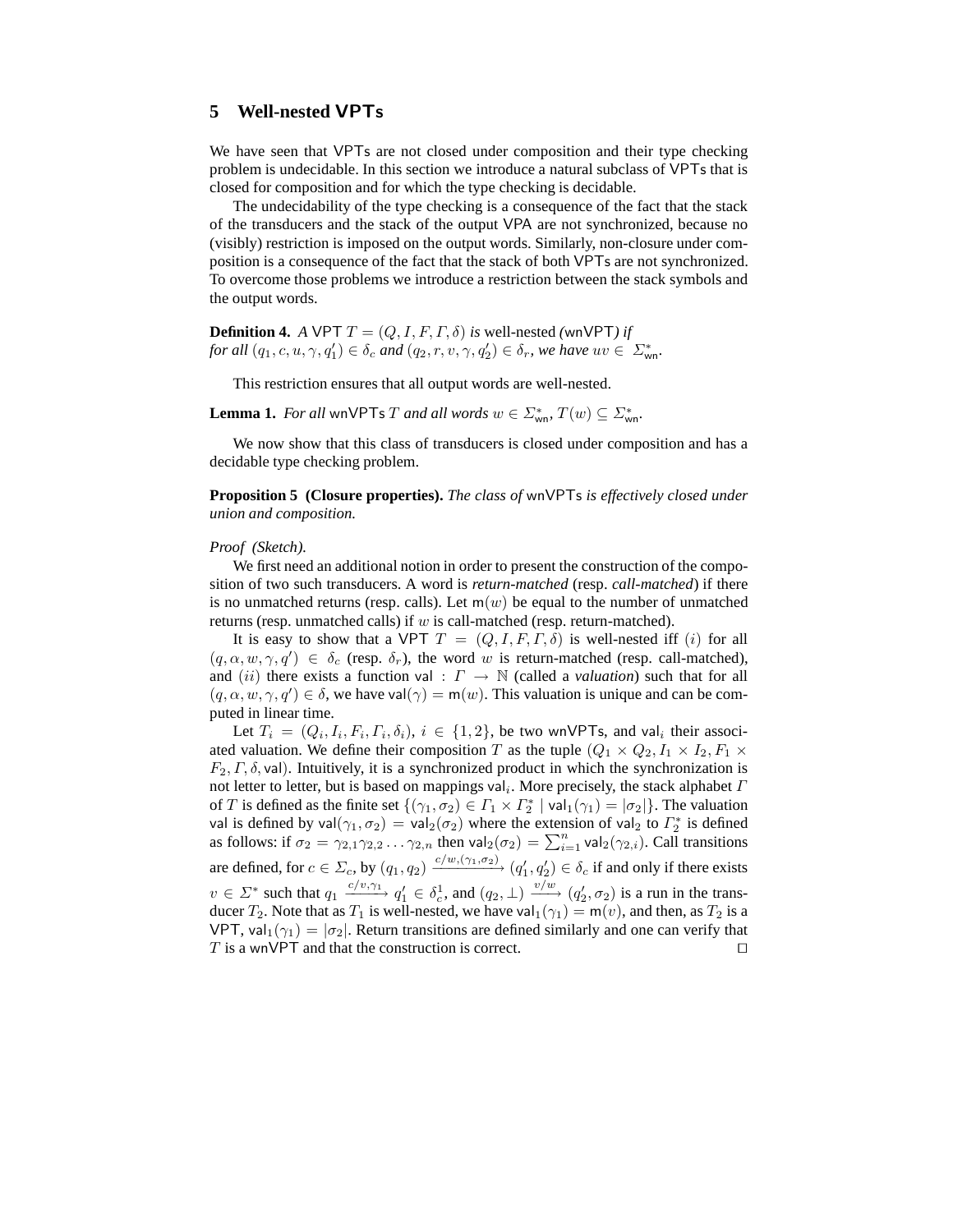|                      |       |                 | Functionality Equivalence Type checking $\cup$<br>/ $k$ -valuedness of functional (against VPL) |        | $\circ$        |
|----------------------|-------|-----------------|-------------------------------------------------------------------------------------------------|--------|----------------|
| FST                  | NI/P  | <b>PSPACE-C</b> | $EXP-C$                                                                                         |        | Yes Yes        |
| dVPT                 |       | P [23]          | Undec                                                                                           |        | No No          |
| <b>VPT</b>           | P/NP  | $Exp-c$         | Undec                                                                                           | Yes No |                |
| wnVPT                | P/NP  | Exp-c           | $Exp-c$                                                                                         |        | <b>Yes Yes</b> |
| $\epsilon$ -VPT [18] | Undec | Undec           | EXP-C [18]                                                                                      | Yes No |                |
| dPT                  |       | Dec[22]         | Undec                                                                                           |        | No No          |
| PТ                   | Undec | Undec           | Undec                                                                                           |        | Yes No         |

**Table 1.** Decision problems and closure properties

**Theorem 5 (Type Checking).** *Given a* wnVPT T, two VPAs  $A_1$ ,  $A_2$ , the problem of *deciding if*  $T(L(A_1)) \subseteq L(A_2)$  *is* EXPTIME-C. It *is in* PTIME *if*  $A_2$  *is deterministic.* 

*Proof.* For the EXPTIME-HARD part, first note that we can construct a wnVPT  $T_{id}$ whose domain is the set of well-nested words on the structured alphabet  $\Sigma$  and whose relation is the identity relation. Given any VPA  $A_1$ ,  $A_2$ , we have that  $T_{id}(L(A_1)) \subseteq$  $L(A_2)$  if and only if  $L(A_1) \subseteq L(A_2)$ . This later problem is EXPTIME-C [2].

To prove it is in EXPTIME, we consider the wnVPT  $T_2$  whose domain is  $L(A_2)$  and whose relation is the identity relation. As wnVPTs are closed under composition, we can construct a wnVPT T' such that  $T' = T \circ T_2$ . Then we can note that  $Dom(T') =$  $T^{-1}(L(A_2))$ . As  $T(L(A_1)) \subseteq L(A_2)$  if and only if  $L(A_1) \subseteq T^{-1}(L(A_2))$  and as all those transducers and automata can be constructed in polynomial time, we conclude that we can decide our problem in EXPTIME by checking the former inclusion using the algorithm for language inclusion between VPA. ⊓⊔

#### **6 Conclusion**

Table 1 summarizes the known results on several classes of word transducers. The results of this paper are in bold face. PTs denotes the class of pushdown transducers, and deterministic classes are denoted with a preceding d. Undecidability of ambiguity and functionality for PTs is well-known and can for example be proved by reduction of the emptiness problem for the intersection of two CFLs. Undecidability of the equivalence problem for two functional PTs is a direct consequence of the undecidability of the equivalence problem for CFLs. Undecidability of these problems for  $\epsilon$ -VPTs can be proved in the exact same way since we can embed any CFL into the domain of such a transducer [18]. The undecidability of type checking for dPTs and PTs against VPLs can be proved as in Theorem 1. Finally, note that for all classes where equivalence of functional transducers is decidable, the complexity depends on the complexity of testing equivalence of their domains.

As future works, we would like to investigate several problems. The first problem is the *sequentiality* problem for VPTs [3]. In particular, this problem asks whether a given VPT is equivalent to an *input-deterministic* VPT. Input-determinism is relevant to XML streaming transformations, as very large documents have to be processed onthe-fly without storing the whole document in memory. A second problem is to decide if two k-valued VPTs are equivalent.